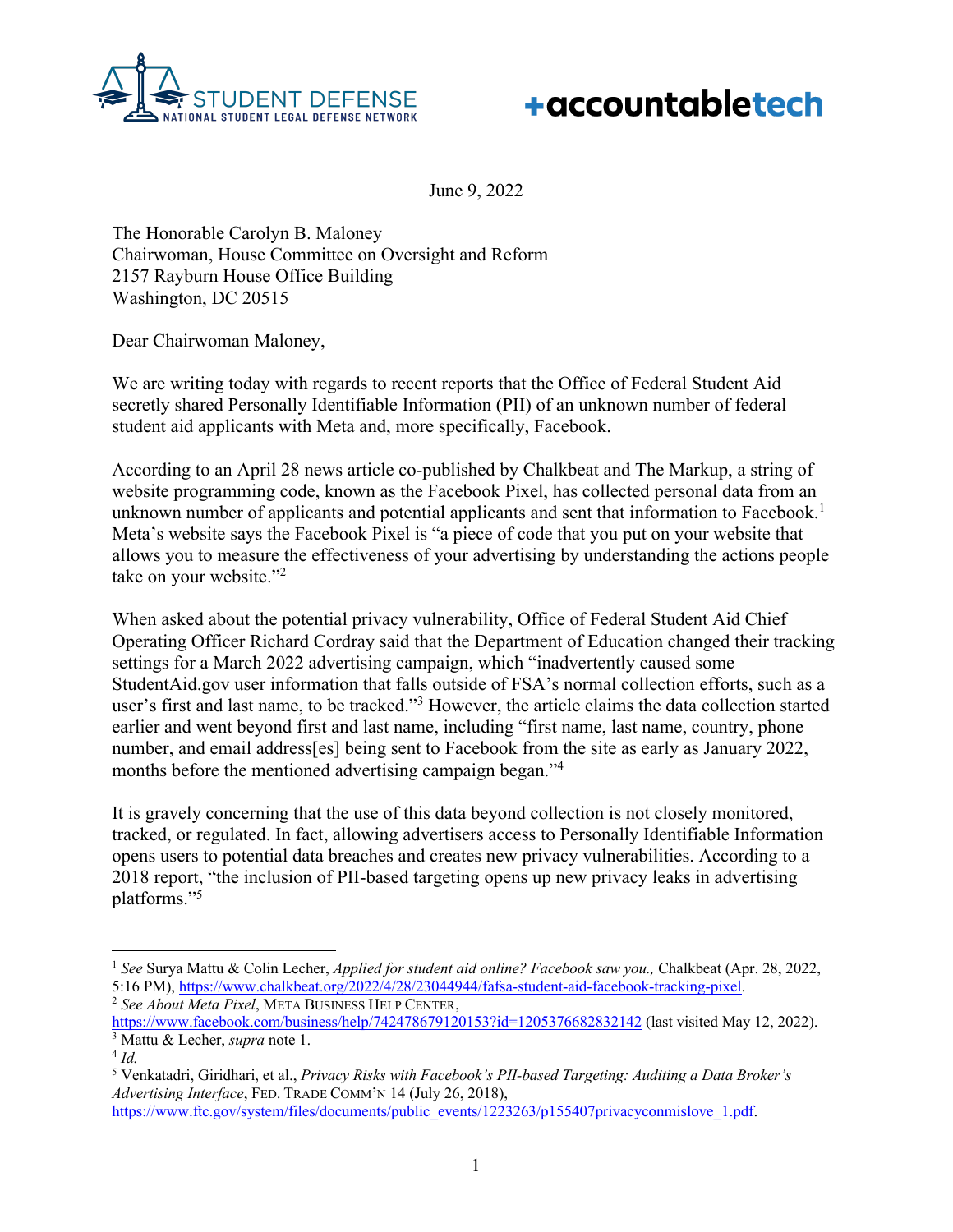



Moreover, Meta allows advertisers to parse and upload their own PII to compare against Facebook user data to assist in ad targeting.<sup>6</sup> This is especially troubling as it relates to targeted advertising efforts that may be launched by predatory colleges with a history of employing deceptive and unscrupulous marketing practices to lure students to enroll.<sup>7</sup>

Facebook has a controversial history regarding user data privacy and their lenient and obscure targeted advertising policies are not new to government scrutiny. As recently as May 12, media reports indicate Facebook continues to allow advertisers to reach — or exclude — hyper-targeted demographic groups by identifiers such as race, religion, and sexual orientation.<sup>8</sup> The lax accountability and oversight surrounding these policies has also enabled predatory advertisers to use Americans' personal information for discriminatory advertising campaigns that may violate civil rights and consumer protections laws. For example, a 2019 report showed that Facebook's algorithm was preventing women from seeing some job advertisements.<sup>9</sup> The company has also faced intense scrutiny for allowing advertisers to discriminate against protected classes when advertising for housing and credit.<sup>10</sup>

The for-profit college industry has a similarly controversial history with discriminatory and predatory advertising practices. As recently as October 2021, the Federal Trade Commission has warned dozens of for-profit colleges and universities about predatory advertising practices, including false and misleading claims aimed at ensnaring students in high-cost, low-quality programs.11 In many cases, students end up shouldering the burden of unnecessary debt while higher ed profiteers line their pockets.

Student Defense recently filed a class action lawsuit against Walden University — a Minnesotabased, online for-profit college — on grounds that the school unfairly targeted Black and women students with deceptive advertising. As alleged in the complaint, students who enrolled in the school's Doctorate in Business Administration program were required to enroll in and pay for substantially more credit hours than was originally advertised.<sup>12</sup>

<sup>6</sup> *See About Personally Identifiable Information (Contact Information)*, META BUSINESS HELP CENTER, https://www.facebook.com/business/help/876665706470981?id=188852726110565 (last visited May 12, 2022). 7 *See* Press Release, Fed. Trade Comm'n, *FTC Targets False Claims by For-Profit Colleges* (Oct. 6, 2021),

https://www.ftc.gov/news-events/news/press-releases/2021/10/ftc-targets-false-claims-profit-colleges.

<sup>8</sup> *See* Angie Waller & Colin Lecher, *Facebook Promised to Remove "Sensitive" Ads. Here's What It Left Behind,* The Markup (May 12, 2022, 8:00 AM), https://themarkup.org/citizen-browser/2022/05/12/facebook-promised-toremove-sensitive-ads-heres-what-it-left-behind.

<sup>9</sup> Imana, Basileal, et al., *Auditing for Discrimination in Algorithms Delivering Job Ads*, THE ANT LAB (Apr. 2021), https://ant.isi.edu/datasets/addelivery/Discrimination-Job-Ad-Delivery.pdf.

<sup>10</sup> *See* Ariana Tobin, *HUD Sues Facebook Over Housing Discrimination and Says the Company's Algorithms Have Made the Problem Worse*, ProPublica (Mar. 28, 2019, 1:18 PM), https://www.propublica.org/article/hud-suesfacebook-housing-discrimination-advertising-algorithms; *see also* Corin Faife & Alfred Ng, *Credit Card Ads Were Targeted by Age, Violating Facebook's Anti-Discrimination Policy*, The Markup (Apr. 29, 2021, 8:00 AM), https://themarkup.org/citizen-browser/2021/04/29/credit-card-ads-were-targeted-by-age-violating-facebooks-anti- $\frac{\text{discrimination-policy.}}{^{11} FTC \text{~Targets} \text{~False}$  Claims by For-Profit Colleges, supra note 7.

<sup>&</sup>lt;sup>12</sup> See Erica L. Green, *Lawsuit Charges For-Profit University Preyed on Black and Female Students*, THE NEW YORK TIMES (Apr. 8, 2022), https://www.nytimes.com/2022/04/08/us/politics/walden-university-lawsuit.html.